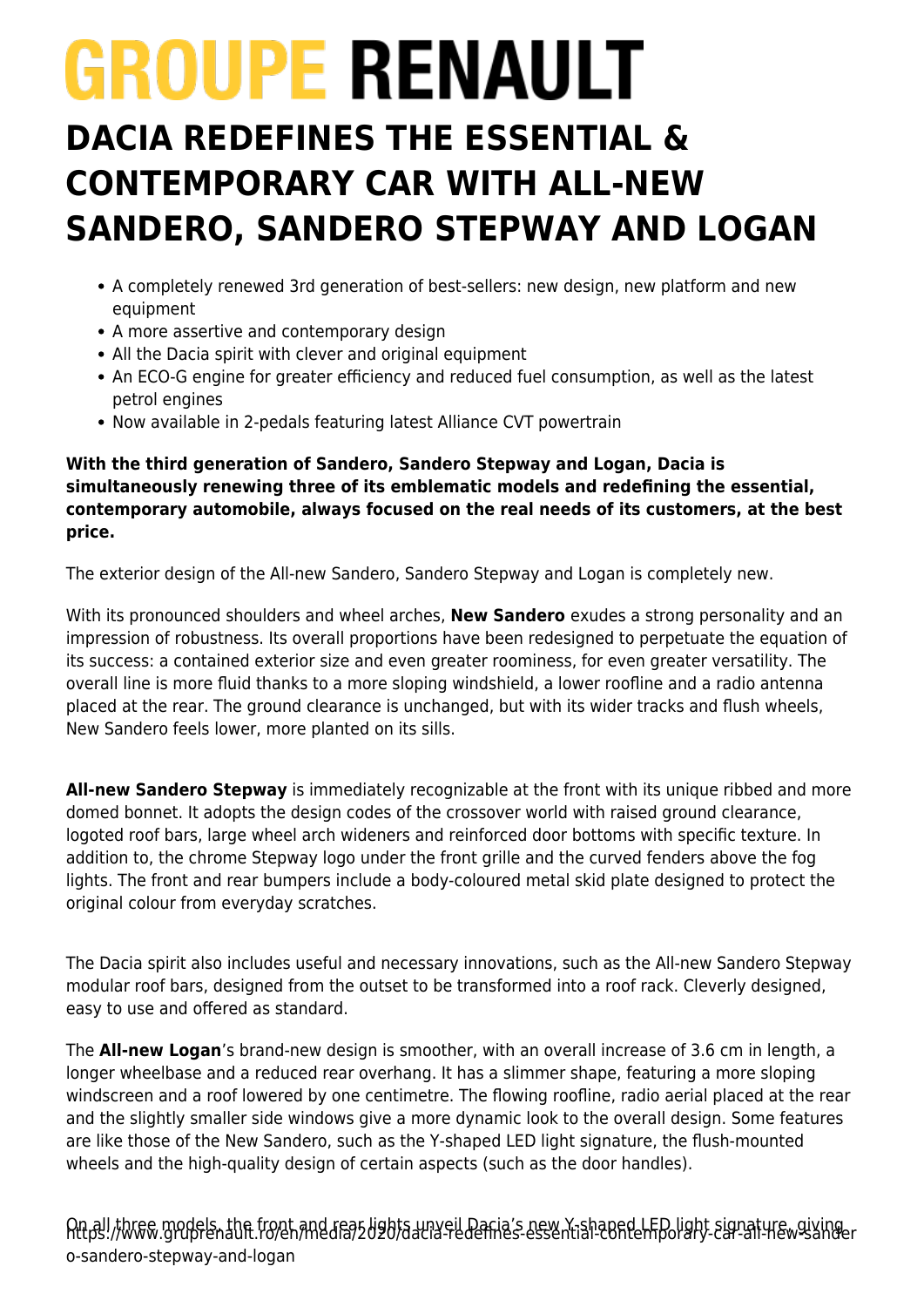the All- New Sandero a strong identity. A horizontal line joins the two lights both at the front and rear and extends into their respective LED lines, giving the car a greater visual presence. The LED headlights, offered as a standard automatic feature at all trim levels, increase night-time visibility.

#### **A NEW ONBOARD EXPERIENCE**

The interior takes a leap forward in every respect. The all-new dashboard becomes even more ergonomic and features new materials for a more modern and qualitative overall ambience that is also found on the doors and upholstery.

A more ergonomic driving position thanks to a new seat design and multiple seat and steering wheel adjustments for greater comfort. Dacia is also offering a new Media Control system that allows users to manage radio, telecommunications and navigation directly on their smartphone, which is mounted on a special bracket at the top of the dashboard. This system, fitted on the first trim levels, is completed by the Media Display and Media Nav, this time with a specific screen on the center console.

Without forgetting the historical strong point of these 3 models: a record roominess in a contained template. While the exterior dimensions have been maintained, interior roominess, trunk volume and storage space have been further improved in the All-new Sandero, Sandero Stepway and Logan.

### **INNOVATIVE SAFETY FEATURES**

Thanks to the CMF modular platform, All-new Sandero, Sandero Stepway and Logan integrate a reinforced structure for increased safety, complete with 6 standard airbags. The new electronic architecture makes it possible to integrate new driving aids, including AEB (Emergency Brake Assist) and eCall as standard.

## **ENHANCED FUEL EFFICIENCY AND DRIVEABILITY**

Thanks to this new modular platform, All-new Sandero, Sandero Stepway and Logan incorporate more efficient engines, more efficient aerodynamics, a streamlined underbody and low weight to combine greater driving pleasure with reduced emissions and fuel consumption. The exclusively gasolinepowered range of engines features a new CVT gearbox for a new two-pedal offering, as well as the ECO-G gasoline/LPG bi-fuel system, a simple, reliable and economical solution.

All-new Sandero, Sandero Stepway and Logan are a perfect continuation of the successful saga. For an unbeatable price, they offer more than ever access to the best value-for-money car on the market.

For more information about the All-new Sandero, Sandero Stepway and Logan, you can **[access to](https://www.gruprenault.ro/sites/default/files/pdf/2020_09_17_new_dacia_sandero_sandero_stepway_logan_-_press_kit_english.docx) [the press kit, here](https://www.gruprenault.ro/sites/default/files/pdf/2020_09_17_new_dacia_sandero_sandero_stepway_logan_-_press_kit_english.docx)**.

#### **ABOUT DACIA:**

The Dacia brand is part of the Groupe Renault. Dacia is present in 44 countries, mainly based in

https://www.gruprenault.ro/en/media/2020/dacia-redefines-essential-contemporary-car-all-new-sander o-sandero-stepway-and-logan